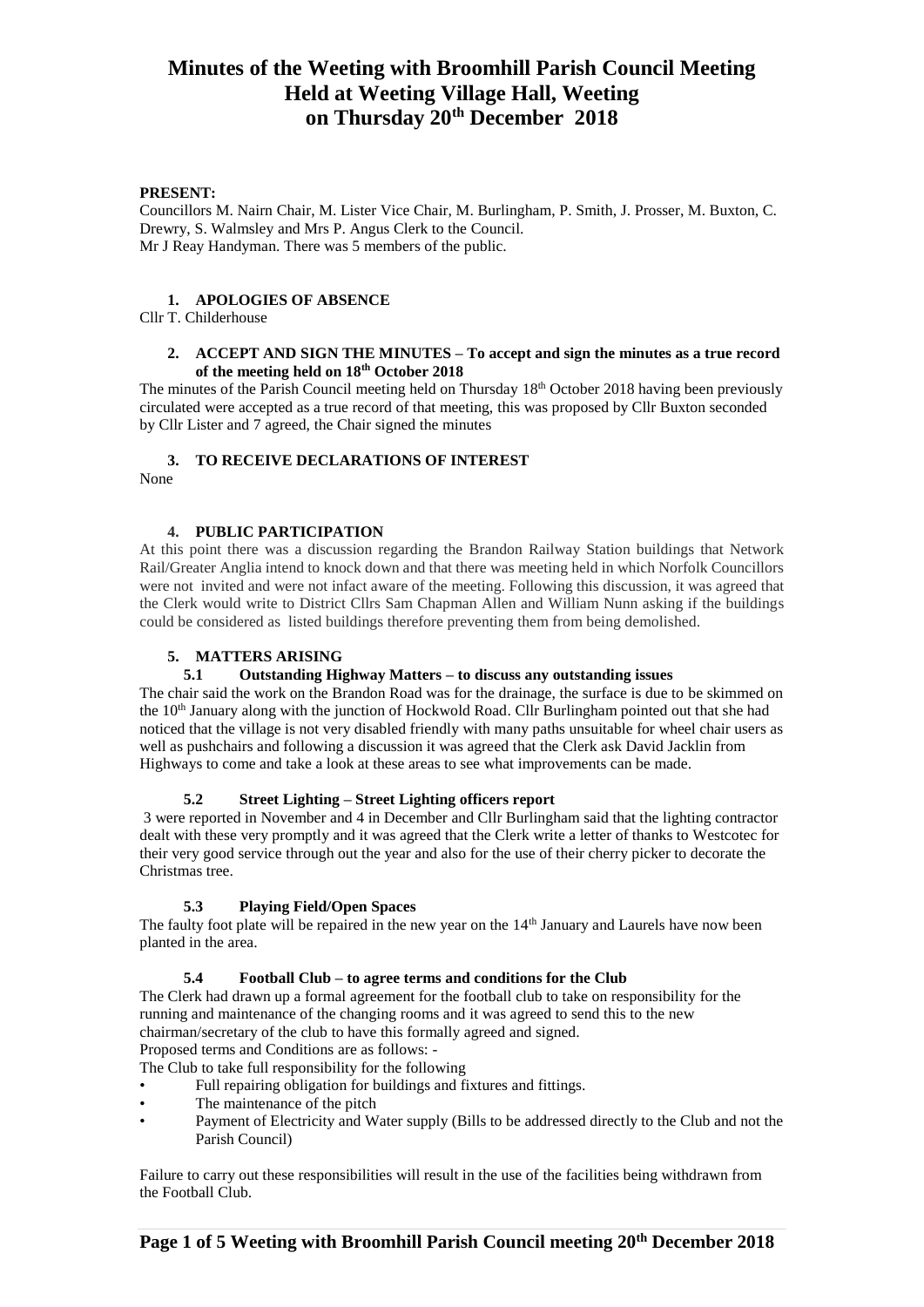#### **5.5 STANTA Tour 2019 – date 12th June 2019**

The Clerk has contacted STANTA training area and has now been given a date for the tour which is 12<sup>th</sup> June 2019, notices will go on the website and notice boards and also in the Weeting Village Life, it was agreed that the tickets would cost £6.00, this will cover the cost of the coach and also provide a donation towards the various Charities related to the armed forces.

#### **5.6 Meeting dates for 2019**

Meetings will be held on the third Thursday of the month as in previous years, there will be no meeting in November.

#### **5.7 War Memorial – To discuss the current situation regarding the location of the War Memorial**

The chair said that the dioses want to close St Marys church due to the high maintenance cost of running the building. This will mean that the War Memorial that is currently situated in the church will need to be relocated. Following a discussion, it was suggested that Parrotts Piece would be a suitable place to put the memorial and it was agreed that the Clerk would investigate the possibility of getting this built and what grants are available to help towards the cost.

#### **6. REPORTS**

#### **6.1 Chairman's Report**

The litter picks have been very successful and the Chair said that on Sunday  $23<sup>rd</sup>$  December the Parish Council will be handing out mulled wine and mince pies to all volunteers that have given their time to help with litter picks, bulb planting, decorating the Christmas tree and the speed watch volunteers.

#### **6.2 Clerks Report**

- Reported fly tipping outside Church and Bowls club.
- Reported moles on football field to mole man.
- Completed and sent the paperwork through for the grant towards the new gated signs into the village we will hear about this in March 2019 – thank you to District Cllr Sam Chapman Allen and County Cllr Fabian Eagle for their support for this grant application.
- Reported wobbly footplate on the adults exercise area this will be repaired on the  $14<sup>th</sup>$ January.
- Contacted STANTA regarding a date for a STANTA Tour we are booked for the  $12<sup>th</sup>$  June 2019.
- Asked STANTA to send over weekly firing and flying times so that we can put these on the web site and notice boards.
- Prepared final figures for the Budget and Precept for 2019-2020 and distributed these to all Cllrs.
- Reported to Highways various jobs that will need to be carried out when the Rangers come to Weeting.
- Reported to Highways loose man hole cover in Herewood Way.
- Received notices from Breckland regarding elections and how to become a Councillor and have given the handyman to put up on notices boards.
- Attended a Clerks networking morning in Swaffham.

#### **6.3 Village Handyman Report**

- Dog Walk Fitted straining line on top of the fence and fitted metal to top of post of fence to prevent rotting and painted this black, also spread wood chipping in the corner.
- Village Sign rendered with concrete mix on top of brick work on brick pillar and painted black.
- Victor Charles Close cut back overhanging branches.
- Parrotts Piece replaced two broken posts in car park.
- Made new door for the notice board by the paper shop.
- Fitted hasp and clasp to the Christmas tree electric box.
- Put up Christmas tree with the Chair and Vice Chair supplied wedges etc.
- Play area fixed T&G boards to back of notice board as plywood backing has rotted.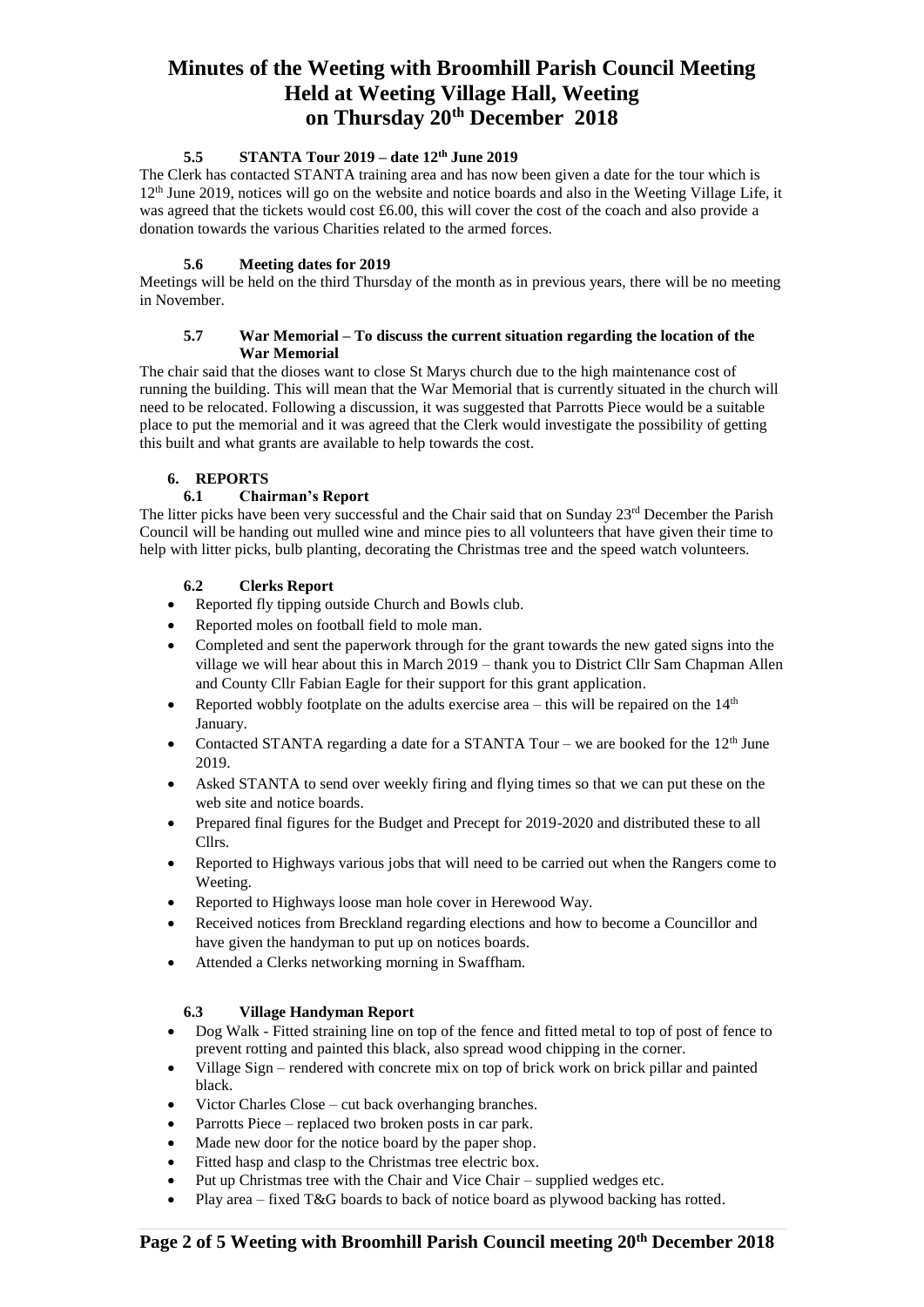- Clothing bank regularly unjamming and splitting up bags of clothes to go into the bin also had back pack type of bag jammed in the shoot.
- Started to cut back small trees that had fallen into main road near the junction of Saxon Place, Mr Carl Grey came to help with this with his fork lift type tractor and kindly pushed all fallen trees back from the main road.

#### **6.4 Bowls Club Report**

Cllr Lister said that the club are thinking of holding after school classes for youngsters to learn how to bowl.

**6.5 Village Hall Report**

Nothing to report.

**6.6 Football Club Report**

The club now has a new Chairman and new committee – the plumbing problem has now been repaired. **6.7 District Councillors Report**

Not at meeting.

**6.8 County Councillors Report**

Not at meeting.

#### **7. CORRESPONDENCE – To report on any outstanding correspondence received by the Council**

Nothing to report

**8. FINANCE**

#### **8.1 To Agree and Sign the Payments for the November and December invoices**

The following payments were authorised on Thursday the 20<sup>th</sup> December 2018 the November Cheques were signed by P. Angus and Cllr Nairn prior to this meeting as there was no meeting in November, the December cheques were signed by Cllrs Lister and Burlingham, this was proposed by Cllr Prosser, seconded by Cllr Burlingham and all agreed.

| November payments<br><b>Balance for October 2018</b> |                                                                                                 | £39,532.51      |
|------------------------------------------------------|-------------------------------------------------------------------------------------------------|-----------------|
|                                                      | Minus the following direct debits                                                               |                 |
| E-On Street Lights                                   |                                                                                                 | £535.09         |
| E-On Street Lights Parrots Piece                     |                                                                                                 | £11.90          |
| Viridor Waste Collection                             |                                                                                                 |                 |
| Mr J Reay Salary Paid by SO                          |                                                                                                 |                 |
| <b>Total Direct Debits</b>                           |                                                                                                 | £799.60         |
| Plus the following receipts                          |                                                                                                 |                 |
| <b>Weeting Bowls Club</b>                            |                                                                                                 |                 |
| Weeting Village Life                                 |                                                                                                 | £1,330.00       |
| <b>Total Income</b>                                  |                                                                                                 | £1,348.75       |
| <b>Total after Direct Debits and Income</b>          |                                                                                                 | £40,081.66      |
| <b>Cheques</b>                                       | <b>Description</b>                                                                              | <b>Total</b>    |
| 400244                                               | Mrs P Angus - Salary £536.77- Office £25.00- Phone £7.03                                        | £568.80         |
| 400245                                               | Mr J Reay - Salary 60 hours £491.70                                                             |                 |
|                                                      | (£200.00 paid by SO see above) Mileage 40 $\omega$ £18.00 –                                     |                 |
|                                                      | Delivery of NCC Magazine £110.00                                                                | £419.70         |
| 400246                                               | E-On Football Club Electricity Bill                                                             | £12.78          |
| 400247                                               | Westcotec - Street Light Maintenance                                                            | £194.08         |
| 400248                                               | Treelink - Trees Felled and stump grinding Village Hall drive £2,316.00                         |                 |
| 400249                                               | Viking Stationers - Black Sacks for handyman and                                                |                 |
|                                                      | Polly Pockets for ring binders                                                                  | £40.75          |
| 400250                                               | T T S R Grass Cutting                                                                           | £1,303.20       |
| 400251<br>400252                                     | Chase Timber - Village Maintenance Supplies<br>Fengate Fasteners - Village Maintenance Supplies | £8.67<br>£16.99 |
|                                                      |                                                                                                 |                 |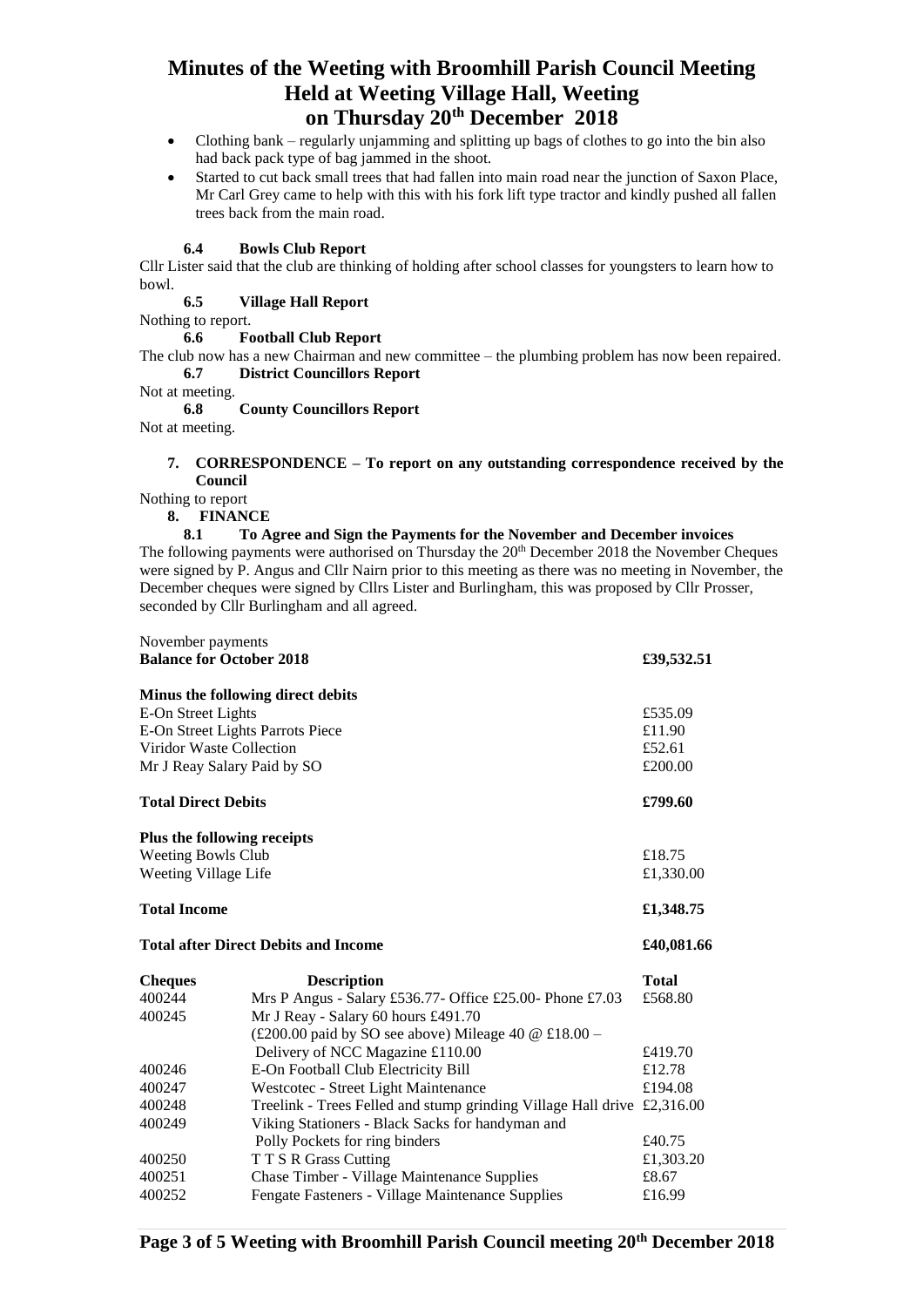| <b>Total Cheques paid</b><br><b>Balance in Community Account November 2018</b><br><b>Balance in Savings Account</b>                                                                                        |                                                                                                                                                                            | £4,880.97<br>£35,200.69<br>£0.00       |
|------------------------------------------------------------------------------------------------------------------------------------------------------------------------------------------------------------|----------------------------------------------------------------------------------------------------------------------------------------------------------------------------|----------------------------------------|
| December payments<br><b>Balance for November 2018</b>                                                                                                                                                      |                                                                                                                                                                            | £35,200.69                             |
| Minus the following direct debits<br>E-On Street Lights<br>E-On Street Lights Parrots Piece<br>Viridor Waste Collection<br>Mr J Reay Salary Paid by SO                                                     |                                                                                                                                                                            | £517.84<br>£14.91<br>£76.02<br>£200.00 |
| <b>Total Direct Debits</b>                                                                                                                                                                                 |                                                                                                                                                                            | £808.77                                |
| Plus the following receipts<br>Weeting Bowls Club<br>Weeting Village Life                                                                                                                                  |                                                                                                                                                                            | £18.75<br>£915.00                      |
| <b>Total Income</b><br><b>Total after Direct Debits and Income</b>                                                                                                                                         |                                                                                                                                                                            | £933.75<br>£35,325.67                  |
| <b>Cheques</b>                                                                                                                                                                                             | <b>Description</b>                                                                                                                                                         | <b>Total</b>                           |
| 400253<br>400254                                                                                                                                                                                           | Mr J Reay - Salary 54 hours £445.07 (£200 paid by SO)<br>Mileage £27.00 - Del of Weeting Village Life £135.87<br>Mrs P Angus - Salary £536.77 - Mileage £3.6 - Phone £5.00 | £407.94                                |
| 400255<br>400256                                                                                                                                                                                           | - Office rent £25.00<br>HMRC - 3 months employee tax<br>Barkers Print - WVL                                                                                                | £570.37<br>£621.12<br>£617.00          |
| 400257<br>400258<br>400259                                                                                                                                                                                 | Elveden - Christmas Tree<br>Fengate Fasteners - Village maintenance<br>Westcotec - Street Light Maintenance                                                                | £594.00<br>£18.98<br>£194.08           |
| 400260<br>400261                                                                                                                                                                                           | CPRE - subscription<br>Tree Link - 52 Laurel trees planted                                                                                                                 | £36.00<br>£240.00                      |
| 400262<br>400263<br>400264                                                                                                                                                                                 | Richard Oulton - Mole man - playing field<br>Void Cheque<br>E-On - Football Club                                                                                           | £50.00<br>£0.00<br>£18.46              |
| 400265<br>400266<br>400267                                                                                                                                                                                 | Mr M. Nairn - Fairy lights for small trees<br>Weeting Village Hall Hire<br>Mr J Reay - Work Boots                                                                          | £44.55<br>£18.75<br>£39.99             |
| <b>Total Cheques paid</b><br><b>Balance in Community Account December 2018</b><br><b>Balance in Savings Account</b><br>(£2,000 ringfenced for play area maintenance and £996.50 for outdoor play projects) |                                                                                                                                                                            |                                        |

## **8.2 Estimated spend for 2018/2019**

Figures were circulated to the Cllrs prior the meeting –it is estimated that the total expenditure for year end 2019 will be £51.004, this will leave an estimated total of £23,359 to carry forward to 2019/2020.

#### **8.3 Budget/ Precept for 2019/2020**

Figures for the budget had been circulated to the Cllrs prior to the meeting – the estimated total spend for 2019/2020 is £45,820. Following this it was agreed that the precept required for 2019/2020 will remain at £36,500, this was proposed by Cllr Drewry, seconded by Cllr Lister and all agreed.

**8.4 Weeting School - Application for grant towards additional IT equipment** Nothing has been received from the school and it was agreed to defer this to this next meeting for discussion.